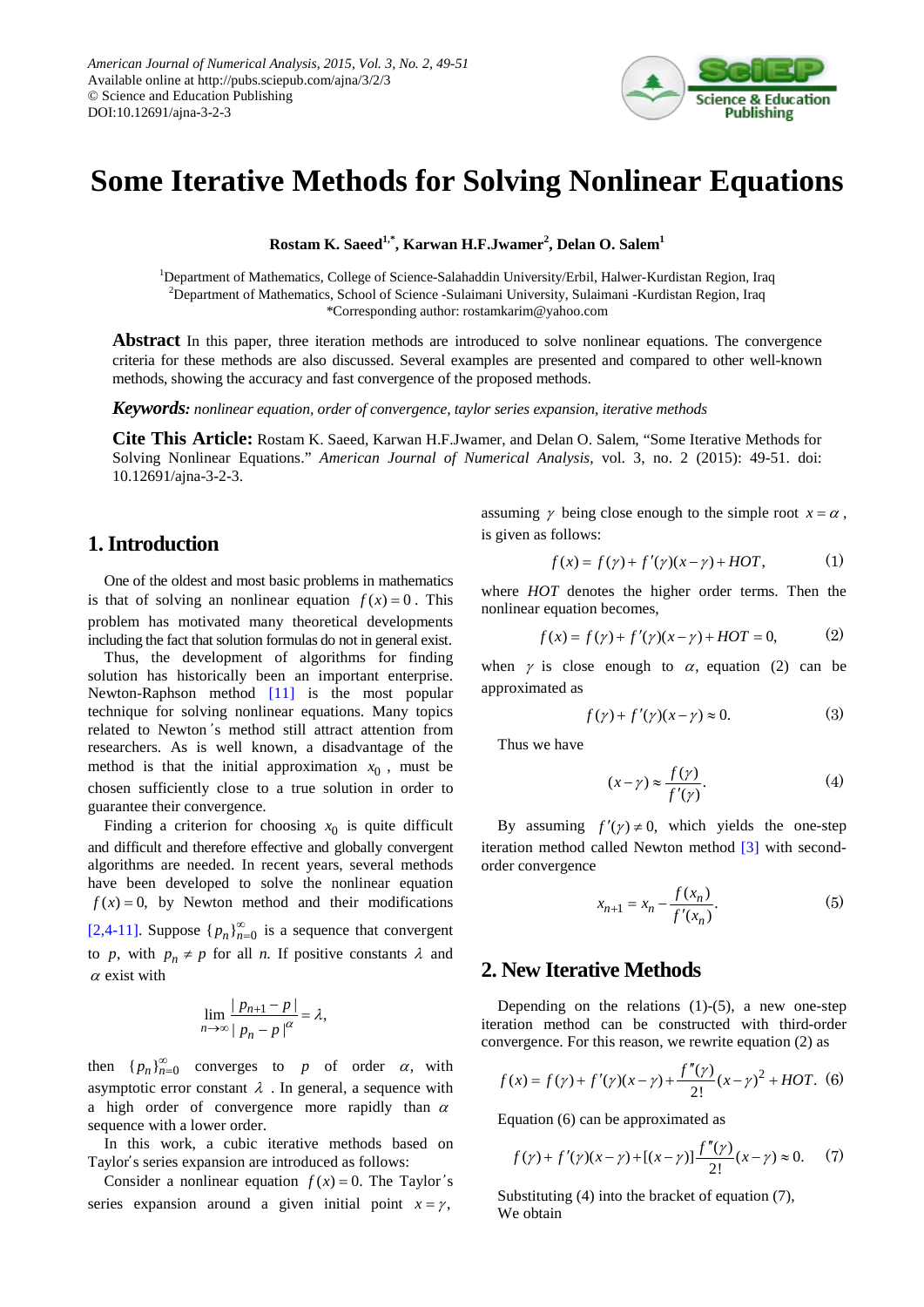$$
f(\gamma) + f'(\gamma)(x - \gamma) + [-\frac{f(\gamma)}{f'(\gamma)}]\frac{f''(\gamma)}{2!}(x - \gamma) \approx 0.
$$

That is

$$
f(\gamma) + (x - \gamma)[f'(\gamma) - \frac{f(\gamma)f''(\gamma)}{2f'(\gamma)}] \approx 0.
$$
 (8)

From equation (8),we obtain

$$
(x - \gamma) \approx \frac{-2f(\gamma)f''(\gamma)}{2f'^2(\gamma) - f(\gamma)f''(\gamma)}.
$$
 (9)

Thus we can solve equation (9) by assuming

$$
2f^{\prime 2}(\gamma) - f(\gamma)f''(\gamma) \neq 0,
$$

as

$$
\alpha = \gamma - \frac{2f(\gamma)f''(\gamma)}{2f'^{2}(\gamma) - f(\gamma)f''(\gamma)}.
$$
 (10)

#### **This suggests that following one-step iteration method**:

**Algorithm 1.1:** For a given  $x_0$ , compute the approximate solution  $x_{n+1}$  by the one-step iteration scheme:

$$
x_{n+1} = x_n - \frac{2f(x_n)f''(x_n)}{2f'^2(x_n) - f(x_n)f''(x_n)}.
$$
 (11)

It will be shown that the proposed method (11) has third order convergence, and this will be done by applying the following Maple13 program: > *restart*;

 $2 - f(x)D^{(2)}$ 

 $2D(f)(x)^{2} - f(x)D^{(2)}(f)(x)$ 

$$
\Rightarrow F := x \Rightarrow x - (2 * f(x) * D(f)(x)) / (2 * (D(f)(x))
$$
  

$$
\Rightarrow \quad \Rightarrow x - f(x) * (D \circledast 2)(f)(x));
$$
  

$$
F := x \Rightarrow x - \frac{2 * f(x)D(f)(x)}{2D(f)(x)^2 - f(x)D^{(2)}(f)(x)}
$$

> 
$$
a \lg subs
$$
 (f(r) = 0, F(r));  
\nr  
\n>  $a \lg subs$  (f(r) = 0, D(F)(r));  
\n0  
\n>  $a \lg subs$  (f(r) = 0, (D @ @ 2)(F)(r));  
\n0  
\n>  $a \lg subs$  (f(r) = 0, (D @ @ 3)(F)(r));  
\n
$$
\frac{-3D^{(2)}(f)(r)^2}{D(f)(r)} - \frac{4D^{(3)}(f)(r)}{D(f)(r)} + \frac{3}{2} \frac{3D^{(2)}(f)(r)^2 + 2D(f)(r)D^3(f)(r)}{D(f)(r)^2}.
$$

**To derive another iteration method, again, substituting (9) into the bracket of equation (7), we obtain**

$$
f(\gamma) + (x - \gamma)[f'(\gamma) + (\frac{-2f(\gamma)f'(\gamma)}{2f'^2(\gamma) - f(\gamma)f''(\gamma)})\frac{f''(\gamma)}{2!}] \approx 0.
$$

That is

$$
f(\gamma) + (x - \gamma) \left[ \frac{2f'^{3}(\gamma) - 2f(\gamma)f'(\gamma)f''(\gamma)}{2f'^{2}(\gamma) - f(\gamma)f''(\gamma)} \right] \approx 0.
$$

From the above equation, we get

$$
x - \gamma \approx -f(\gamma)[\frac{-2f(\gamma)f'^2(\gamma) + f^2(\gamma)f''(\gamma)}{2f'^3(\gamma) - 2f(\gamma)f'(\gamma)f''(\gamma)}].
$$
 (12)

Thus we can solve equation (12) by assuming

$$
2f'^{3}(\gamma) - 2f(\gamma)f'(\gamma)f''(\gamma) \neq 0,
$$

as

$$
x = \gamma - \frac{2f(\gamma)f'^2(\gamma) + f^2(\gamma)f''(\gamma)}{2f'^3(\gamma) - 2f(\gamma)f'(\gamma)f''(\gamma)}.
$$
 (13)

#### **This leads to the following new algorithm:**

**Algorithm 1.2:** For given  $x_0$ , compute the approximate solution  $x_{n+1}$  by the one-step iteration scheme:

$$
x_{n+1} = x_n - \frac{2f(x_n)f'^2(x_n) + f^2(x_n)f''(x_n)}{2f'^3(x_n) - 2f(x_n)f'(x_n)f''(x_n)};
$$
 (14)

for  $n = 0, 1, ...$ 

It will be shown that the proposed method (14) has third order convergence, and this will be done by applying the following Maple13 program: > *restart*;

> 
$$
F := x \rightarrow x - (f(x)* (D(f)(x)) \land 2 - (1/2)*
$$
  
\n $((f)(x)) \land 2*(D \otimes Q)(f)(x))/((D(f)(x)) \land 3$   
\n $= f(x)*D(f)(x)*D(D(f))(x));$   
\n $F := x \rightarrow x - \frac{f(x)D(f)(x)^{2} - \frac{1}{2}f(x)^{2}D^{(2)}(f)(x)}{D(f)(x)^{3} - f(x)D(f)D(D(f))(x)};$   
\n $> a \lg subs (f(r) = 0, F(r));$   
\n $> a \lg subs (f(r) = 0, D(F)(r));$   
\n $0$   
\n $> a \lg subs (f(r) = 0, (D \otimes Q)(F)(r));$   
\n $0$   
\n $> a \lg subs (f(r) = 0, (D \otimes Q)(F)(r));$   
\n $\frac{-9D(f)(r)D^{(2)}(f)(r)^{2} + 4D(f)(r)^{2}D^{(3)}(f)(r)}{D(f)(r)^{3}}$   
\n $-\frac{3(3D(f)(r)D^{(2)}(f)(r)^{2} + D(f)(r)^{2}D^{(3)}(f)(r))}{D(f)(r)^{3}}.$ 

**Also, based on relation (4), another new one-step iteration method can be constructed with third-order convergence. For this reason, we rewrite equation (2) as follows:**

$$
f(x) = f(\gamma) + f'(\gamma)(x - \gamma) + \frac{f''(\gamma)}{2!}(x - \gamma)^2 + \frac{f'''(\gamma)}{3!}(x - \gamma)^3 + HOT.
$$
 (15)

Equation (15) can be approximate as

$$
f(x) = f(\gamma) + (x - \gamma) \{ f'(\gamma) + [(x - \gamma)] \frac{f''(\gamma)}{2!} + [(x - \gamma)^2] \frac{f'''(\gamma)}{3!} \approx 0.
$$
 (16)